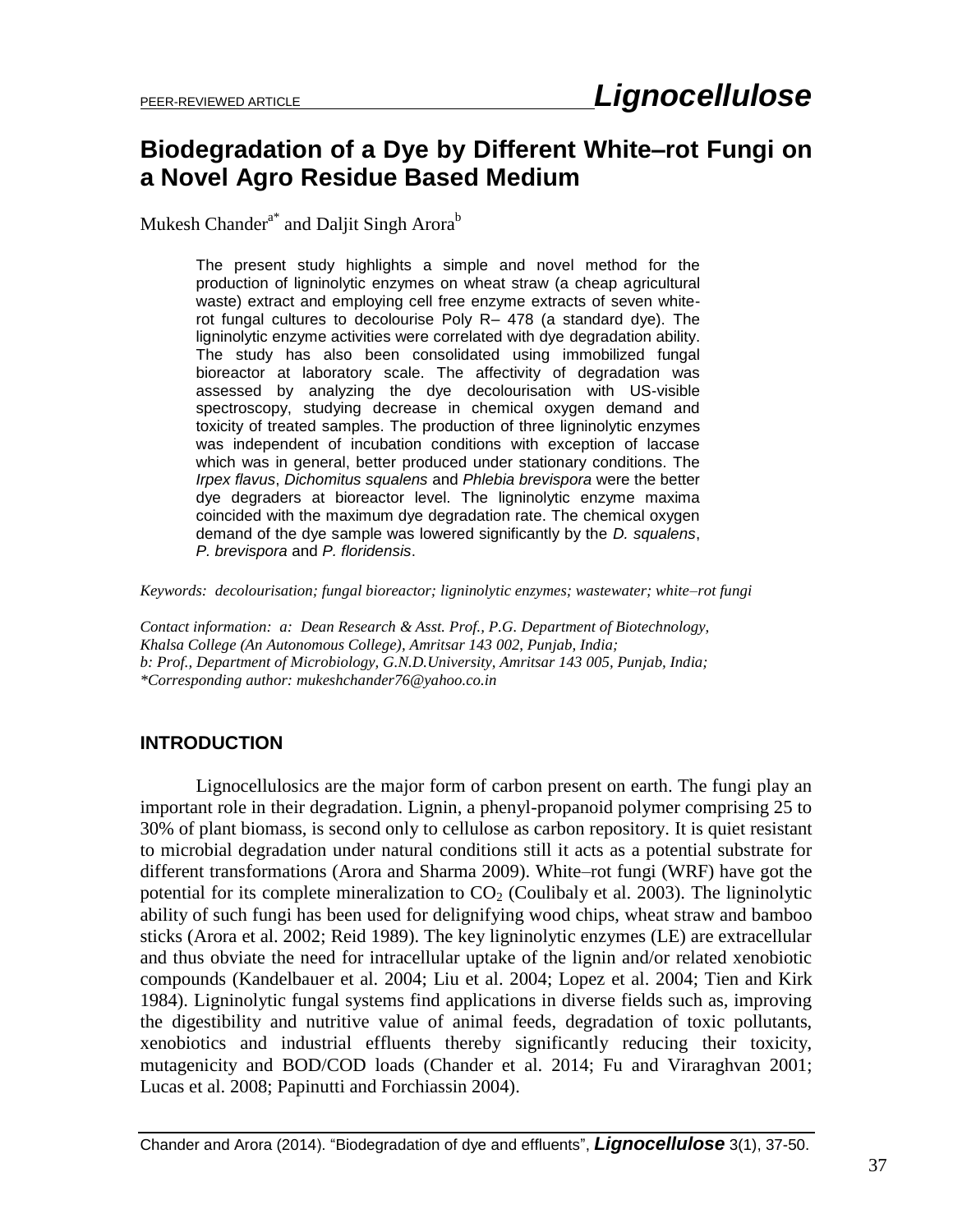The ligninolytic white–rot fungi have been considered as potential agents for treatment of variety of dyes like acidic, anthraquinonic, azo, nitro, triphenylmethane, xanthene etc (Gill et al. 2002; Nerud et al. 2004; Yang and Yu 1996). These synthetic/industrial dyes are being released as effluents of textile and other industries. The coloured contents of these wastes reduce the penetration of light in water bodies thus affecting the metabolic activities of photosynthetic aquatic flora. The production of extracellular ligninolytic enzymes by white– rot fungi can prove to be of potential significance for biocleaning of industrial dyes and related wastes (Santos et al. 2004; Unyayar et al. 2006; Chander et al. 2014). Most of the biodecolourisation studies have been carried out using enzyme extracts obtained by growing the fungi on synthetic media (Arora and Chander 2004; Palmieri et al. 2005; Yesilada and Ozcan 1998; Yesilada et al. 2003). However, a little work has been done using cheap and cost effective natural agroresidues for enzyme production (Wesenberg et al. 2003; Osma et al. 2007). Some of the studies have been extended to lab level reactor (Borchert and Libra 2001; Nerud et al. 2004; Yesilada et al. 2003), but have a limited scope due to their cost considerations. The use of dead or living mycelia/cells for dye absorption/adsorption in turn may create more severe pollution problems for their safe disposal (Coulibaly et al. 2003). The present study highlights the use of indigenous resources in the development of relatively less studied WRF based sustainable eco-friendly biocleaning technology. Further it may be exploited for future scale up also. The cell free enzyme extracts (CFEE) obtained from agroresidue based medium have been used in the present study. Potentially more efficient white–rot fungal cultures have also been tested in a semi–continuous immobilized reactor for ligninolytic enzyme production and simultaneous decolourisation of Poly R–478. An effort has also been made to correlate the ligninolytic enzyme production with the degradation of dye.

#### **EXPERIMENTAL**

#### **Materials**

*Dye*

Poly R–478, a reference dye belonging to polyanthraquinoic group was used in the present work. It was procured from Sigma, USA while the remaining chemicals were from HiMedia, E–Merck and Qualigens India.

#### *Microorganisms*

*Daedalea flavida* MTCC 145, *Irpex flavus* MTCC 168, *Polyporus sanguineus*  MTCC 137 and *Salmonella typhimurium* (TA98) MTCC 1251 were obtained from Microbial Type Culture Collection, Institute of Microbial Technology, Chandigarh, India. *Phanerochaete chrysosporium* BKM–F–1767 was received as a gift from Prof. T.W. Jeffries, Institute of Microbial and Biochemical Technology, United States Department of Agriculture, Madison, USA*. Dichomitus squalens* FP–105351–sp, *Phlebia brevispora*  HHB–7030–sp and *P. floridensis* HHB–9905–sp were received as gift from Dr. Rita Rentmeester, Forest Products Laboratory, Madison, WI, USA.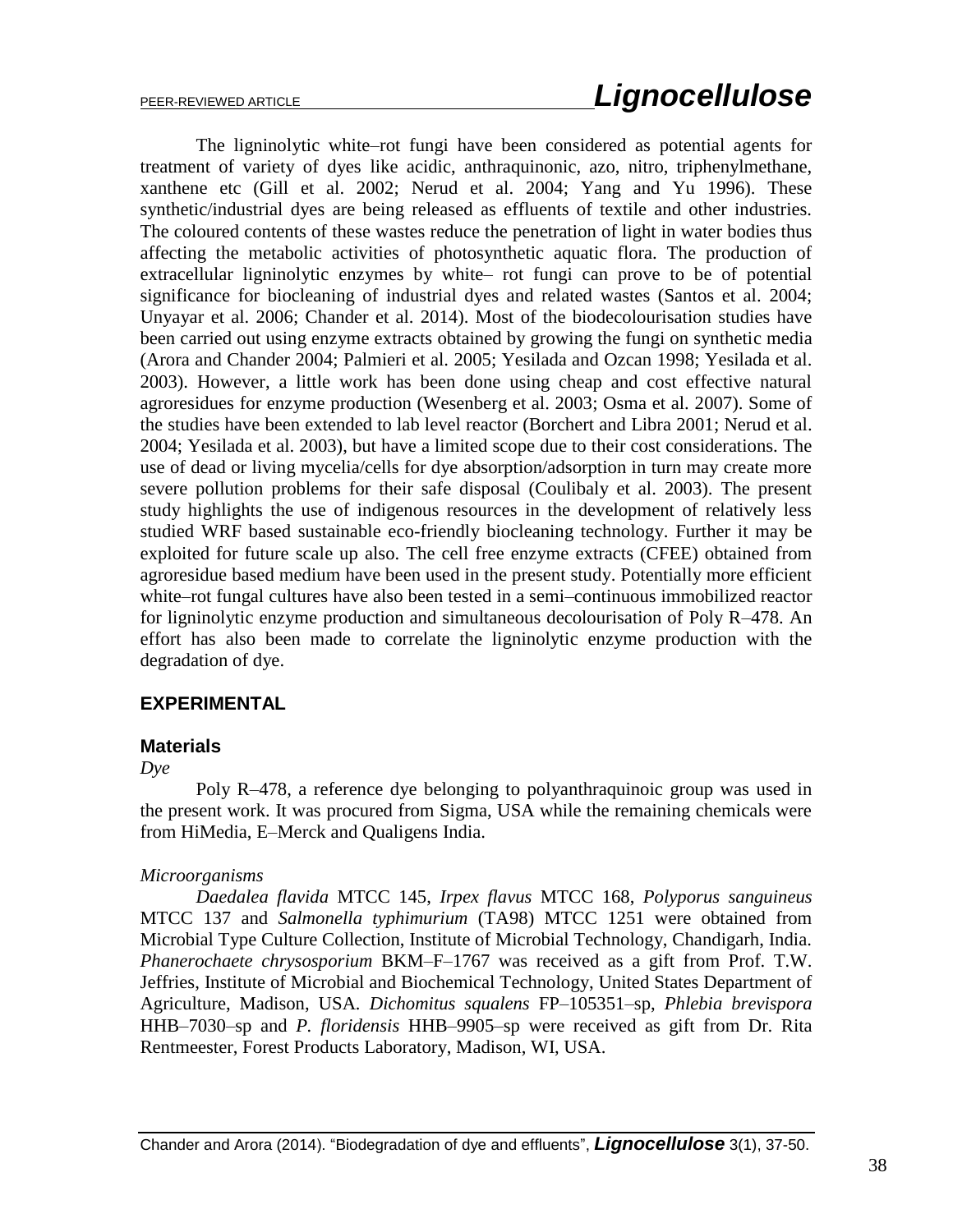#### **Methods**

#### *Preadaptation of fungal cultures*

The cultures were preadapted on yeast glucose agar (YGA) medium supplemented with (10mg  $1^{-1}$ ) Poly R-478. The cultures were maintained at -80<sup>o</sup>C in 10% glycerol.

#### *Preparation of wheat straw extract*

The wheat straw as agricultural waste was obtained from local market. It is very economical and is available throughout the year. The wheat straw extract (WSE) was prepared by steeping the washed, dried and 2–3mm grounded wheat straw in distilled water (pH 4.5) overnight for 10h. Activated charcoal  $(5g I^{-1})$  was added to the dark coloured yellowish brown filtrate and the extract was heated under pressure in an autoclave at 10psi for 10min. The mixture was then filtered through Whatmann filter paper no. 1 to obtain clear WSE.

#### *Dye decolourisation by CFEE*

Two hundred ml of WSE taken in one litre flasks were sterilized by autoclaving at 15psi for 15 min. The autoclaved extracts were supplemented with 10ml filter sterilized trace elements (One litre stock containing Nitrilotriacetic acid 1.5g,  $MnSO<sub>4</sub>$ .H<sub>2</sub>O 0.48g, NaCl 1.0g, CoSO<sub>4</sub>.7H<sub>2</sub>O 10mg, FeSO<sub>4</sub>.7H<sub>2</sub>O 10mg, ZnSO<sub>4</sub>.7H<sub>2</sub>O 10mg, CuSO<sub>4</sub>.5H<sub>2</sub>O 8mg,  $H_3BO_3$  8mg, Na<sub>2</sub>MoO<sub>4</sub>.2H<sub>2</sub>O 8mg) and thiamine hydrochloride (1mg). Each flask was inoculated with twenty fungal discs (8mm diameter). Thirty ml of CFEE was removed at different periods of incubation i.e. 4, 6, 8, 10 and 12 days under stationary and shaking conditions to estimate ligninolytic enzymes (LE) and their dye decolourisation ability. To an aliquot of 20ml CFEE, filter sterilized dye stock was added to get its final concentration of 50 mg  $I^{-1}$ . The samples were analysed for decrease in their absorption peaks due to decolourisation using Labtronics UV-Visible spectrophotometer. The decrease in optical density of the treated samples was measured at absorption maxima ( $\lambda_{\text{max}}$ ) of dye. The percentage of dye decolourisation was calculated as under

Percent dye Decolourisation = 
$$
\frac{O.D_{0} - O.D_{t}}{O.D_{0}} \times 100
$$

 $O.D<sub>o</sub> = Absorbance of the dye recorded at 0 hour.$ 

 $O.D_{t} = Absorbance$  of the dye recorded at the given time interval.

#### *Dye Decolourisation by Various White–Rot Fungi in U–Tube Reactor*

The reactor having working volume of 100 ml was used in present. The polyurethane foam (PUF) was selected as support medium for packing the reactor for dye decolourisation studies under immobilized conditions (Figure 1). The PUF sheet was cut in equal cubes of 0.5x0.5x0.5mm size and used as immobilization support. The reactor was fed with 80 ml of 4% WSE and inoculated with 10ml of respective fungal biomass grown for 7–8 days on shaker in WSE at their optimum growth temperatures. The reactor was kept at stationary conditions for 8 days. For the next two days it was continuously fed with 4% WSE using BioAge Peristaltic Pump. From 10th day onward, 4% WSE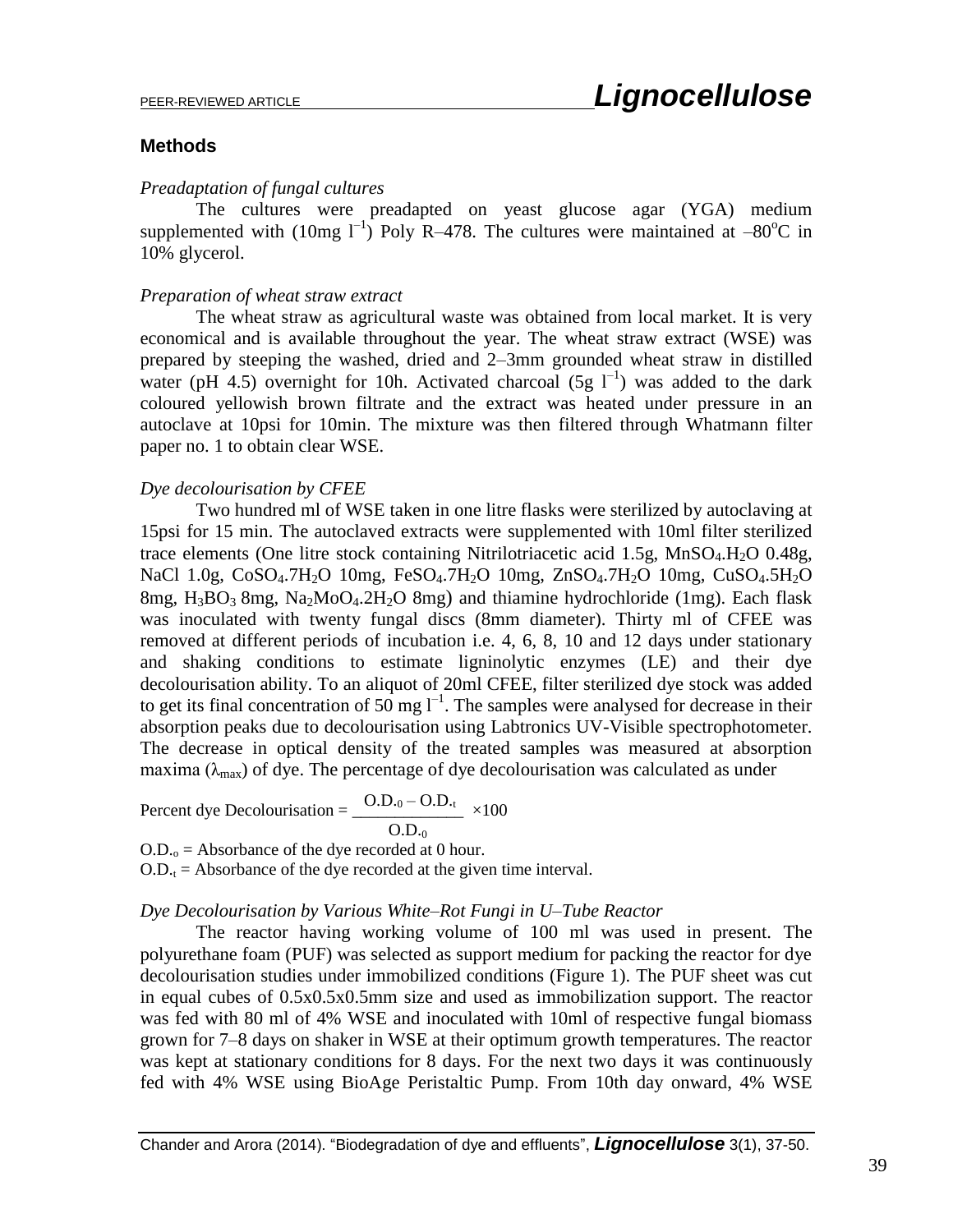supplemented with 50 mg  $l^{-1}$  of Poly R-478 were fed to reactor. The flow rate was adjusted to 3 ml  $h^{-1}$ . The hydraulic retention time for the reactor was 33.3 h. During 12th to 20th day of reactor operation the samples were taken at an interval of 48 h for experimental studies.



**Fig 1.** U–tube reactor showing immobilized *Phanerochaete chrysosporium* on PUF

#### *Determination of chemical oxygen demand (COD) and toxicity studies*

The COD was measured by open reflux calorimetric method as per APHA standard (APHA, 1998). The toxicity assay was carried out for untreated dye (Poly R– 478 as standard; at a concentration 50 mg  $I^{-1}$ ) and their treated samples using bacterial reverse mutation assay (Ames test) as modified by Cappuccino & Sherman (2004) using a fresh culture of *Salmonella typhimurium* TA98 (MTCC 1251), a tryptophan auxotroph.

#### *UV-visible spectroscopy*

The decolourised samples were scanned for decrease in their absorption peaks in range of 280-750nm wavelength using a double beam Labtronics UV-Visible LT-2900 spectrophotometer. The decrease in the peaks qualitatively indicates the dye degradation.

#### *Enzyme assays*

Lignin peroxidase (EC 1.11.1.14; Diarylpropane: Oxygen, Hydrogen Peroxidase Oxidoreductase) assay was done according to Tien and Kirk (1984). The enzyme activity has been expressed as umoles of veratraldehyde formed  $\text{min}^{-1} \text{ml}^{-1}$  of the enzyme extract.

Manganese peroxidase (E.C. 1.11.1.13; Mn (II):  $H_2O_2$  Oxidoreductase) assay is based on the oxidation of phenol red (Orth et al. 1991). One unit of enzyme activity is equivalent to an absorbance increase of 0.1 unit  $ml^{-1}$  of enzyme extract.

Laccase (EC 1.10.3.2; phenol oxidase, benzenediol: oxygen oxidoreductase) activity was measured according to Arora and Sandhu (1985). Laccase activity has been expressed as colorimetric unit  $ml^{-1}$  (CU  $ml^{-1}$ ).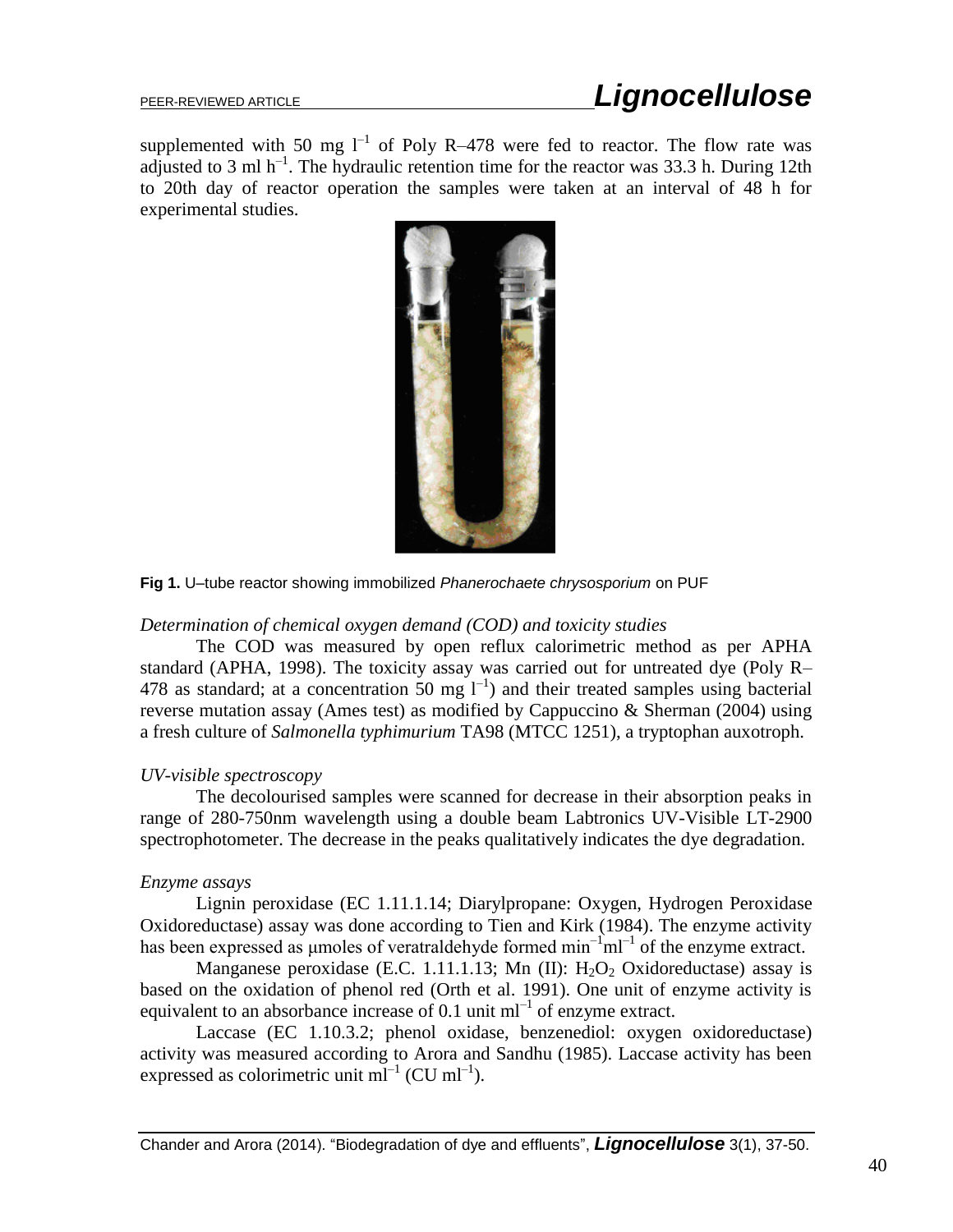#### **RESULTS & DISCUSSION**

#### **Ligninolytic Enzyme Production and Poly R–478 Decolourisation at Flask Level**

The cell free enzyme extracts obtained from various fungi grown in WSE under stationary as well as shaking conditions, efficiently decolourised Poly R–478 (Table 1). In general, maximum decolourisation in first 5h of reaction was achieved using CFEE obtained from 8 day grown cultures. In case of *D. squalens*, *Pha. chrysosporium*, *P. brevispora* and *P. floridensis* an appreciable decolourisation was also observed using extracts obtained on day 12 as well.

| Decolourisation of Poly R-478 |                 |                  |                |               |               |              |                      |         |
|-------------------------------|-----------------|------------------|----------------|---------------|---------------|--------------|----------------------|---------|
| Fungus                        | LiP             |                  | <b>MnP</b>     |               | Laccase       |              | decolourisation<br>% |         |
|                               | <b>Static</b>   | Shaker           | <b>Static</b>  | Shaker        | <b>Static</b> | Shaker       | <b>Static</b>        | Shaker  |
| D. flavida                    | 2.10<br>(12)    | 1.90<br>(10)     |                |               | 1.10<br>(10)  | 0.04<br>(12) | 22(8)                | 30(8)   |
| D. squalens                   |                 |                  | 0.0025<br>(12) | 0.003<br>(12) | 0.06<br>(8)   | 0.10<br>(4)  | 57(8)                | 57(8)   |
| I. flavus                     | 4.00<br>(10)    | 1.00<br>(10)     | 0.0020<br>(10) | 0.001<br>(10) |               |              | 38(8)                | 37(8)   |
| Pha.chrysosporium             | 2.00<br>(4, 10) | 2.60<br>(12)     | 0.0100<br>(10) | 0.004<br>(10) |               |              | 29(8)                | 57 (12) |
| P. brevispora                 | 0.76<br>(10)    | 0.50<br>(10)     | 0.0030<br>(10) | 0.002<br>(6)  | 0.22<br>(10)  | 0.63<br>(10) | 57(8)                | 57(8)   |
| P. floridensis                | 1.70<br>(10)    | 2.00<br>(10, 12) | 0.0230<br>(12) | 0.016<br>(10) | 0.04<br>(4)   | 0.08<br>(10) | 60(8)                | 60(8)   |
| P. sanguineus                 | 0.62            | 1.20             | 0.0010         | 0.001         | 0.05          | 0.03         | 28 (8)               | 41 (R)  |

**Table 1.** Maximal Production of Different Enzymes and Maxima for  $\mathsf{D}_{\mathsf{a}}$ 

(10) (–) No activity detected; Figures in the parenthesis indicate days of incubation

(12)

#### *Daedalea flavida*

*Daedalea flavida* produced LiP and laccase to a maximum level during 10–12 days stationary cultures, respectively (Figures 4, 5, 8, 9). While another peak for LiP was recorded on day 4 at stationary conditions (Figure 4). However, the cell free enzyme extract obtained from 8 day grown static as well as shake cultures of *D. flavida* caused maximum dye decolourisation of 22 and 30%, respectively (Figures 2, 3).

(12)

(10)

(10)

 $(10)$  28 (8) 41 (8)

#### *Dichomitus squalens*

A reasonable laccase production was observed under static as well as shake conditions. The peak values were obtained on day 8 and 4, respectively (Figures 8, 9). MnP was produced to a moderate level only, which gave its peak on 12th day under static as well as shake conditions (Figures 6, 7). No LiP activity was detected in this fungus. Poly R–478 was decolourised appreciably (34 to 57%) by the CFEE obtained from *D. squalens* grown for different incubation periods. However, maximum dye decolourisation was caused by extracts obtained from 8 day grown cultures (Figure 2).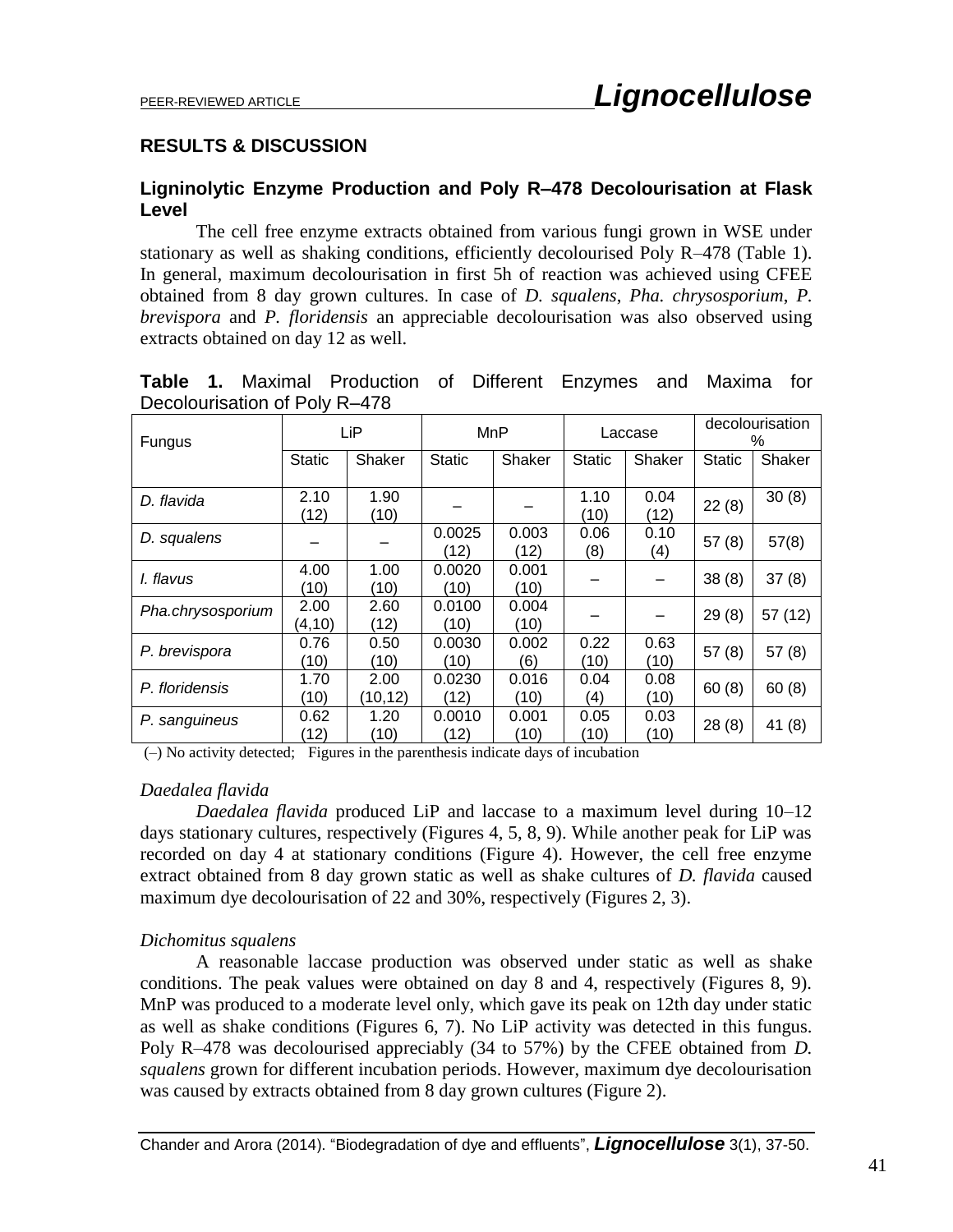#### *Irpex flavus*

*Irpex flavus* was capable of producing LiP and MnP, with maximum activity observed on day 10 under both static as well as shake flask conditions (Figures 4-7). No laccase activity was detected throughout the incubation period. Maximum dye decolourisation (38%) was caused by CFEE obtained from 8 day grown culture of *I. flavus* (Figures 2, 3).

#### *Phanerochaete chrysosporium*

The static culture of *Pha. chrysosporium* gave maximum LiP and MnP activity on day 4 and 10, respectively (Figures 4-7). However, a second peak for LiP was also observed on  $10<sup>th</sup>$  day (Figure 4). The CFEE harvested from shake flask cultures revealed the maxima for LiP and MnP on day 12 and 10, respectively (Figures 5, 7). No laccase activity was observed in both static as well as shake cultures*.* The CFEE obtained from its static and shake cultures on day 8 caused 29 and 54% colour loss, though the maximum colour loss (57%) was caused by 12 day extracts obtained from shake cultures (Figure 2,3).

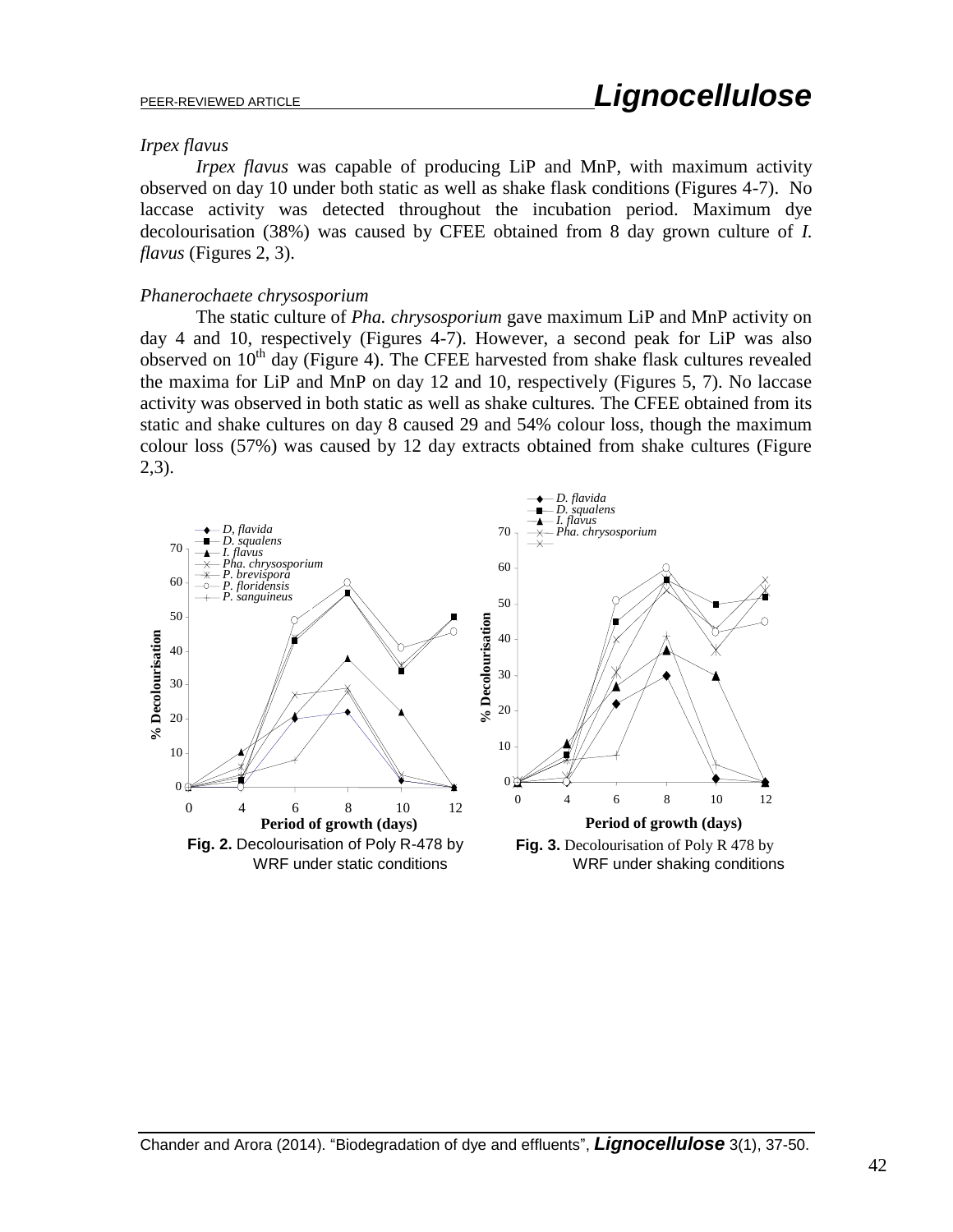## PEER-REVIEWED ARTICLE *Lignocellulose*







**Fig.5.** Production of lignin peroxidase by different WRF under shaking conditions

*D. squalens I. flavus*

*Pha. chrysosporium P. brevispora P. sanguineus P. floridensis*







**Period of growth (days)**

0

0.003

0.006

0.009

**MnP activity (** *P. floridensis)*

**MnP** activity

*<u>Aoridensis</u>* 

0.012

0.015

0.018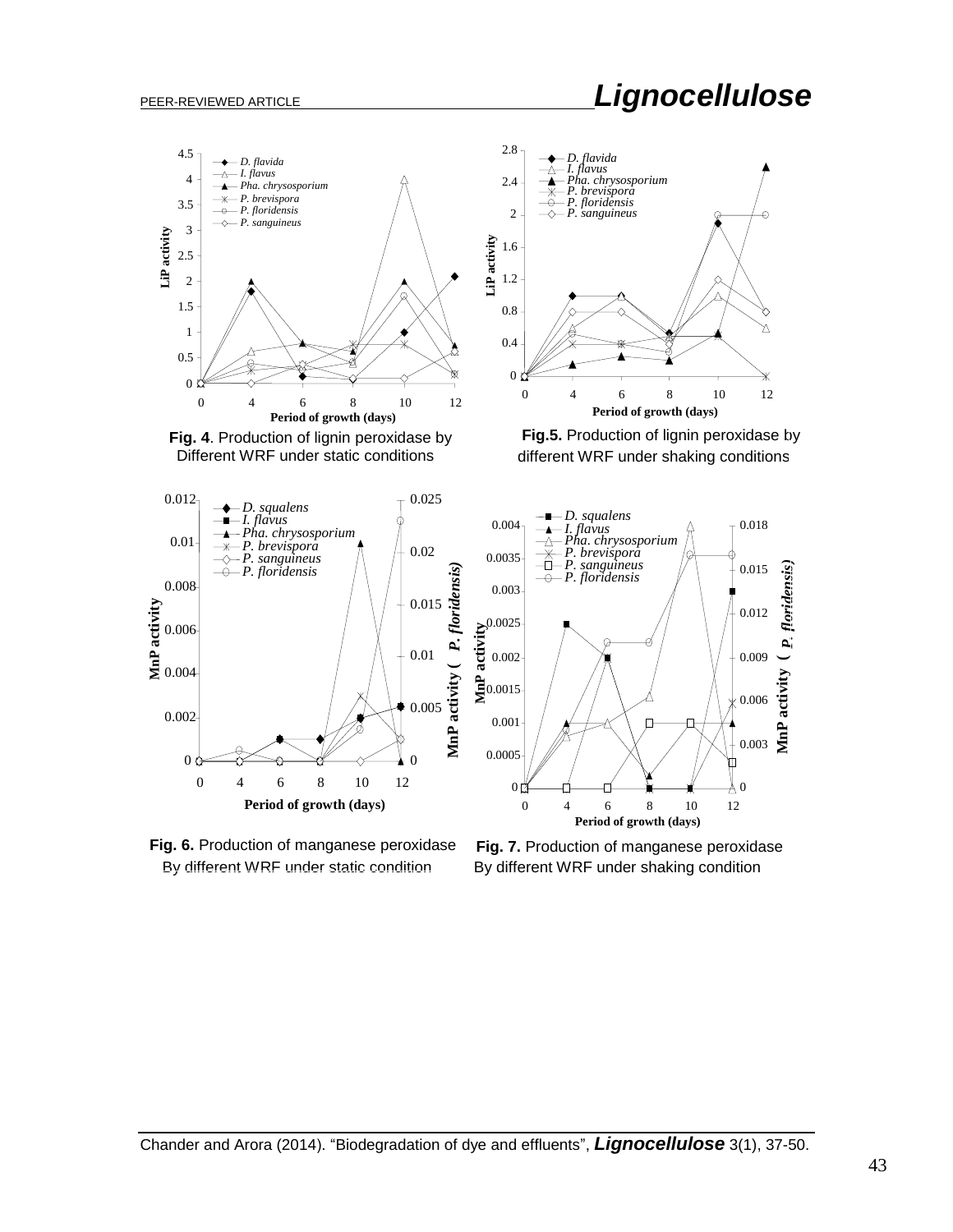# PEER-REVIEWED ARTICLE *Lignocellulose*



#### *Phlebia brevispora*

*Phlebia brevispora* was capable of producing all of the three LE under static as well as shake conditions (Figures 4-9) and their maximum production was observed on day 10, except for MnP which peaked on day 6 under shaking condition (Figure 7). The CFEE obtained on 8th day from static and shake cultures of *P. brevispora* decolourised 57% of Poly R–478 (Figures 2, 3). It was the second best dye decolourising culture.

#### *Phlebia floridensis*

All the three LE were produced by *P. floridensis* where LiP and MnP were best produced during day 10–12 days under both the culture conditions (Figures 4-9). Laccase activity was maximum on day 4 and 10 in static and shake cultures of *P. floridensis*, respectively, while giving second maxima on day 6 in former growth conditions (Figures 8, 9). The CFEE obtained from 8 day grown cultures caused the highest dye decolourisation (60% in 5h) (Figures 2, 3).

#### *Polyporus sanguineus*

The shake culture of *P. sanguineus* gave maxima of three LE on day 10. The static cultures produced maximum laccase and LiP/MnP on day 10, 12 respectively (Figures 4-9). The CFEE obtained from 8 day grown static as well as shake cultures caused maximum dye decolourisation (Figures 2, 3).

#### *Dye Decolourisation in U–Tube Immobilized Reactor*

The above studies on dye decolourisation at flask level revealed *D. squalens*, *P. brevispora* and *P. floridensis* to be better biocleaning agents. These WRF were further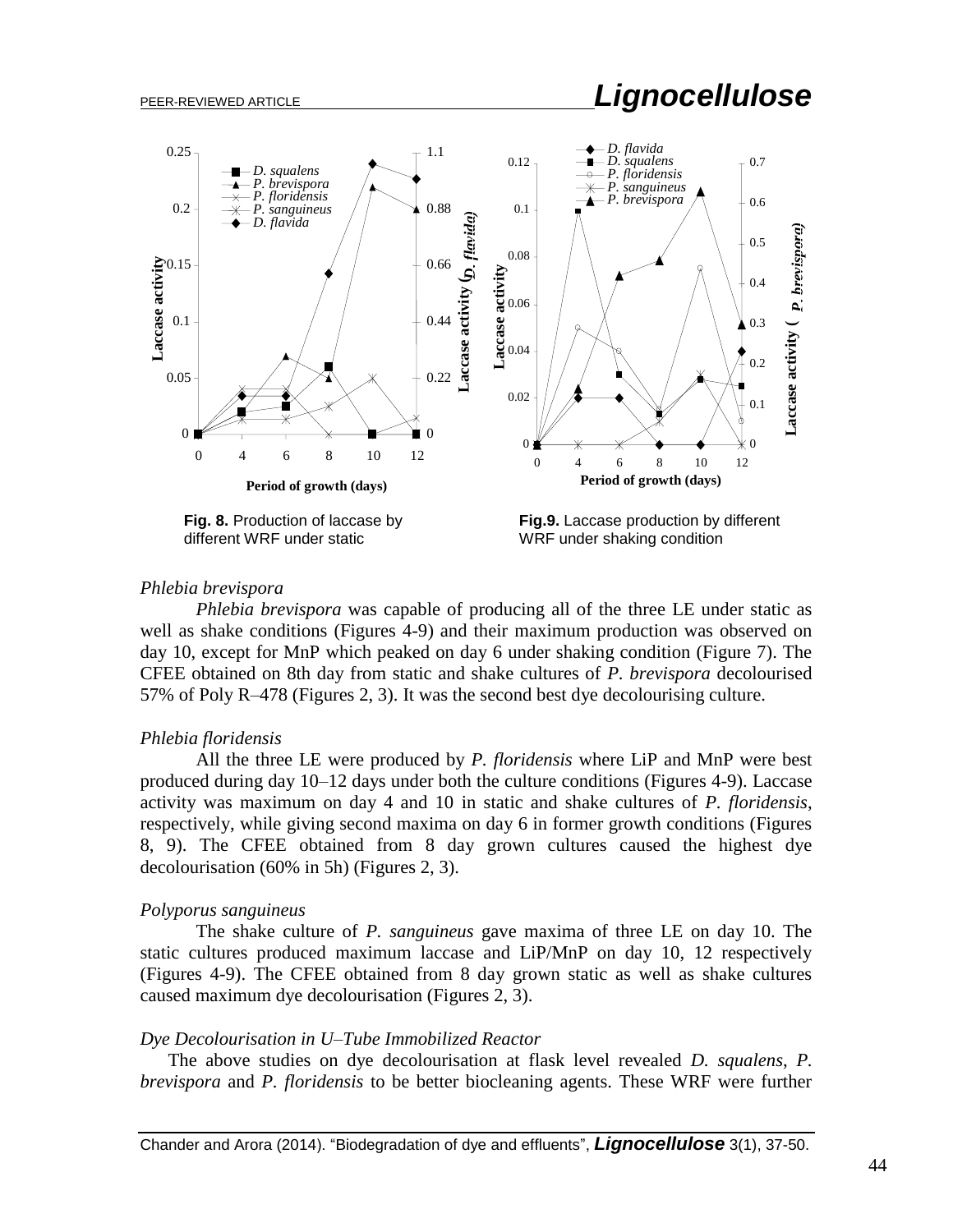evaluated for their dye decolourisation potential on semi–continuous immobilized reactor using 4% WSE medium. Three of the tested fungi (including both the *Phlebia* spp.), which were capable of producing three LE caused an equal or relatively high dye decolourisation in comparison to *Pha. chrysosporium* during 20 days of reactor operation (Table 2). These results are in consonance with earlier studies. It ranged from 50–56% and 47–61% in case of *P. brevispora* and *P. floridensis*, respectively. While *D. squalens*  and *Pha. chrysosporium*, which were unable to produce LiP and laccase, respectively gave relatively low level of dye decolourisation (Table 2). The maximum titre of three LE in general, coincided with their maximum dye decolourisation rate. The enzyme production maxima almost peaked with dye decolourisation. In comparison to *Pha. chrysosporium*, all the selected fungi caused higher reduction in chemical oxygen demand (COD) of dye. The lowering of COD may be attributed to enzymatic breakage of chemical structure of dye or biodegradation. On 16th day of reactor operation, *P. floridensis* removed 79% of total COD load followed by *P. brevispora* and *D. squalens*  which lowered the oxygen demand by 74 and 62%, respectively (Table 2). *Pha. chrysosporium* lowered 60% COD in similar period of reactor operation (Table 2). The tested fungi caused a significant loss in toxicity of dye 35.5 to 89.4%. *P. floridensis* was the best in lowering the toxicity in 20 days of reactor operation (Table 2).

|                   |           | Enzyme activity |        |         |                    | Ames assay    |             |           |
|-------------------|-----------|-----------------|--------|---------|--------------------|---------------|-------------|-----------|
|                   | Total     |                 |        |         |                    |               |             | %         |
| Fungus            | days of   |                 |        |         | %                  | No of         | %           | reduction |
|                   | reactor   | LiP             | MnP    | Laccase | decol <sup>n</sup> | $*$ revertant | reduction   | in *COD   |
|                   | operation |                 |        |         |                    | formed        | in toxicity |           |
|                   |           |                 |        |         |                    |               |             |           |
| D. squalens       | 12        | -               | 0.0024 | 0.06    | 50.0               | 38            | 50.0        | 40        |
|                   | 14        |                 | 0.0024 | 0.03    | 52.0               | 24            | 69.2        | 38        |
|                   | 16        | —               | 0.0001 | 0.03    | 53.5               | 20            | 73.6        | 62        |
|                   | 18        |                 | 0.0010 | 0.03    | 47.0               | 25            | 67.1        | 40        |
|                   | 20        |                 | 0.0020 | 0.02    | 50.0               | 36            | 52.6        | 48        |
| Pha.chrysosporium | 12        | 0.42            | 0.0010 |         | 41.0               | 49            | 35.5        | 35        |
|                   | 14        | 0.40            | 0.0008 |         | 52.0               | 36            | 52.6        | 42        |
|                   | 16        | 0.54            | 0.0020 |         | 55.0               | 19            | 75.0        | 60        |
|                   | 18        | 0.51            | 0.0010 |         | 46.0               | 25            | 67.1        | 39        |
|                   | 20        | 0.30            | 0.0010 |         | 46.4               | 29            | 61.8        | 40        |
| P. brevispora     | 12        | 0.60            | 0.0028 | 0.15    | 50.0               | 42            | 44.7        | 42        |
|                   | 14        | 0.52            | 0.0026 | 0.05    | 54.0               | 18            | 76.3        | 58        |
|                   | 16        | 0.52            | 0.0010 | 0.30    | 56.0               | 16            | 78.9        | 74        |
|                   | 18        | 0.50            | 0.0010 | 0.50    | 56.0               | 13            | 81.5        | 74        |
|                   | 20        | 0.67            | 0.0016 | 0.30    | 56.0               | 14            | 81.6        | 76        |
| P. floridensis    | 12        | 0.40            | 0.0016 | 0.01    | 47.0               | 23            | 69.7        | 45        |
|                   | 14        | 0.41            | 0.0026 | 0.02    | 59.0               | 16            | 78.9        | 60        |
|                   | 16        | 0.18            | 0.0020 | 0.04    | 61.0               | 10            | 86.8        | 79        |
|                   | 18        | 0.46            | 0.0024 | 0.05    | 56.0               | 13            | 82.8        | 74        |
|                   | 20        | 0.50            | 0.0020 | 0.06    | 60.0               | 8             | 89.4        | 77        |

**Table 2.** Decolourisation of Poly R–478 by Different WRF Immobilized on PUF in Semi–Continuous U–Tube Reactor

#Untreated sample formed lawn of *S. typhi* (76 colonies in positive control), \* COD of untreated sample was 26000 mg  $l^{-1}$ ,  $-$  : No activity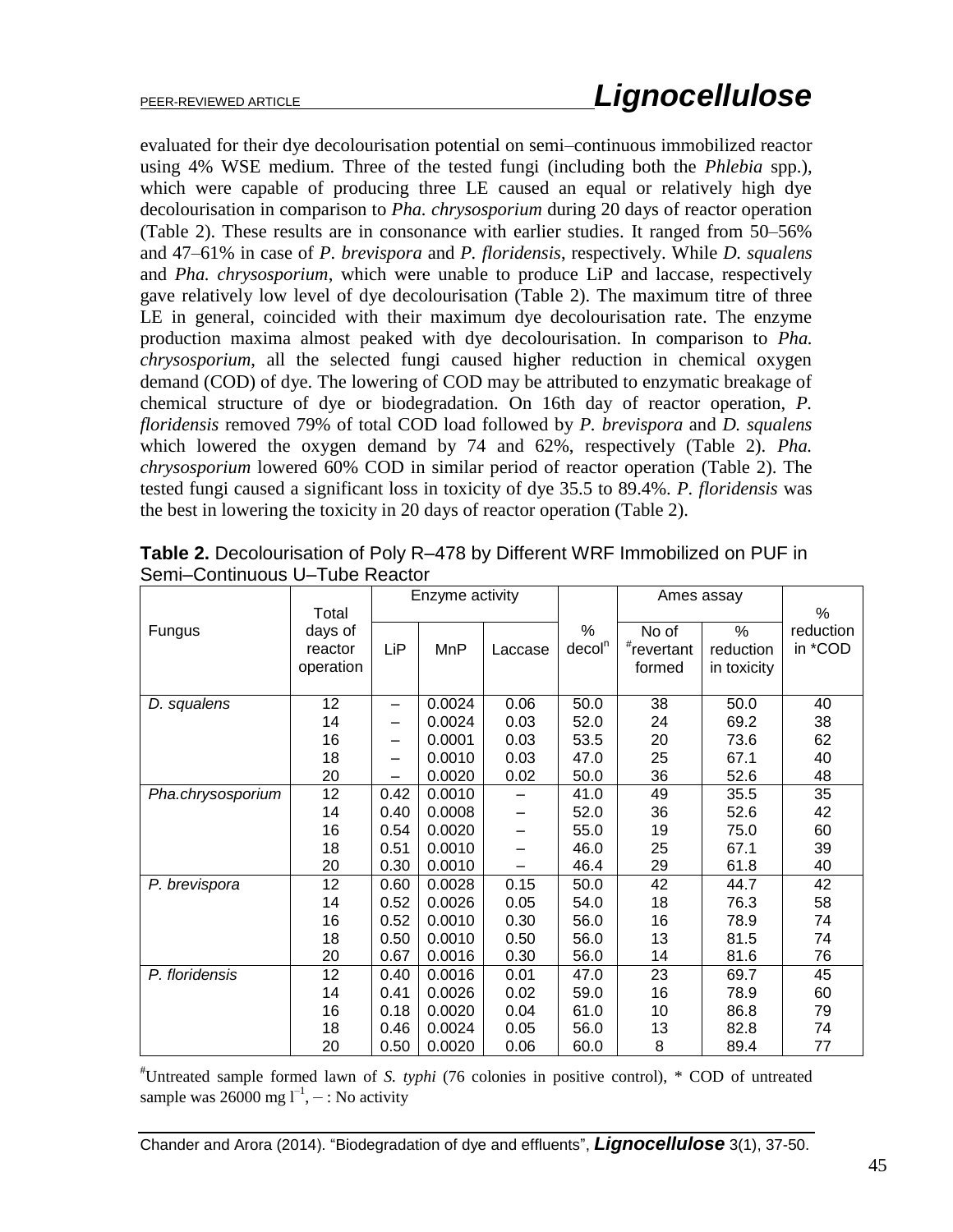The present study employs the WRF which have been earlier known to be producing various LE in different combinations such as LiP+MnP+laccase, MnP+laccase or LiP+Laccase (Arora et al. 2002; Chander and Arora 2007; Heinzkill et al. 1997; Vares et al. 1995). *Phlebia* spp. and *P. sanguineus* were capable of producing all the three LE while rest of the tested fungi were unable to produce either one or other LE. However, the production of three LE was independent of incubation conditions (static or shake) with exception of laccase which was, in general, better produced under stationary conditions. All the cultures under static growth conditions gave parallel production maxima for MnP and laccase except for *D. squalens* and *P. sanguineus*. In general, LiP activity peaked either on day 10 or 12. The shake flask cultures produced maximum MnP and laccase invariably on day 10, except *D. flavida*, *D. squalens* and *P. brevispora*. In the earlier studies, highest decolourisation of industrial dyes was achieved by the CFEE obtained from wild cultures grown for 8 days on mineral salts broth MSB (Chander et al. 2004) and this period could be reduced to 6 days when using preadapted cultures (Arora and Chander 2004; Chander et al. 2014). In MSB, the easily metabolizable substrate availability might have led to early enzyme production (Cing and Yesilada 2004) which could have been delayed due to complex nutritional status of WSE as used in present study. In consonance with earlier studies (Arora and Gill 2005), three enzymes showed two activity peaks which correlate well with the dye decolourisation on day 8 and 12 by *D. squalens*, *P. brevispora* and *P. floridensis*.

A relatively higher dye decolourisation was observed by the CFEE obtained from shake flask cultures. In general, the maximum decolourisation of Poly R–478 was caused by CFEE obtained from 8 day grown cultures. The *Phlebia* spp. producing the three LE was better decolourisers than *Pha. chrysosporium* under static conditions. *I. flavus* and *Pha. chrysosporium* which though produced sufficiently high levels of LiP decolourised Poly R–478 only to a moderate level under static conditions. On the contrary moderate MnP and laccase activities in *Phlebia* spp. in static as well as shake cultures caused maximum dye decolourisation. *D. flavida* and *I. flavus* which lacked one of the LE, caused relatively lower dye decolourisation under both conditions i.e. static and shaking except *D. squalens* and *Pha. chrysosporium*, which showed high decolourisation under both and shaking condition, respectively. In comparison to static conditions, during the shaking conditions the reaction mixtures may have uniform mixing of enzyme extracts with the dye hence causing higher dye decolourisation in case of *D. flavida* and *I. flavus* (Table 1). Similar observations have been made earlier where enzymatic combinations have been shown to play an important role in ligninolysis using wheat straw as substrate (Scholosser et al. 1997; Velaquez et al. 2004; Chander 2014).

Apparently, only a scant literature is available on the use of WRF based reactors in waste water treatment. In a study carried out by Blanquez et al. (2004) using bioreactor filled with pellets of *T. versicolor* removed 90% of dye Grey Lanaset G (150mg  $I^{-1}$ ) in batch as well as continuous mode, while actively removing dye colour upto 40 days in the latter mode. The study advocated the use of rotating biological contactors allowing intermittent contact of the mycelium with the effluent, thus avoiding overgrowth and the problems arising in packed–bed reactors. To overcome this, Lopez et al. (2004), developed enzymatic membrane bioreactors for the oxidation of azo dyes by MnP. The study by Selvem et al. (2003) evaluated the potential of two WRF namely *Thelephora* sp.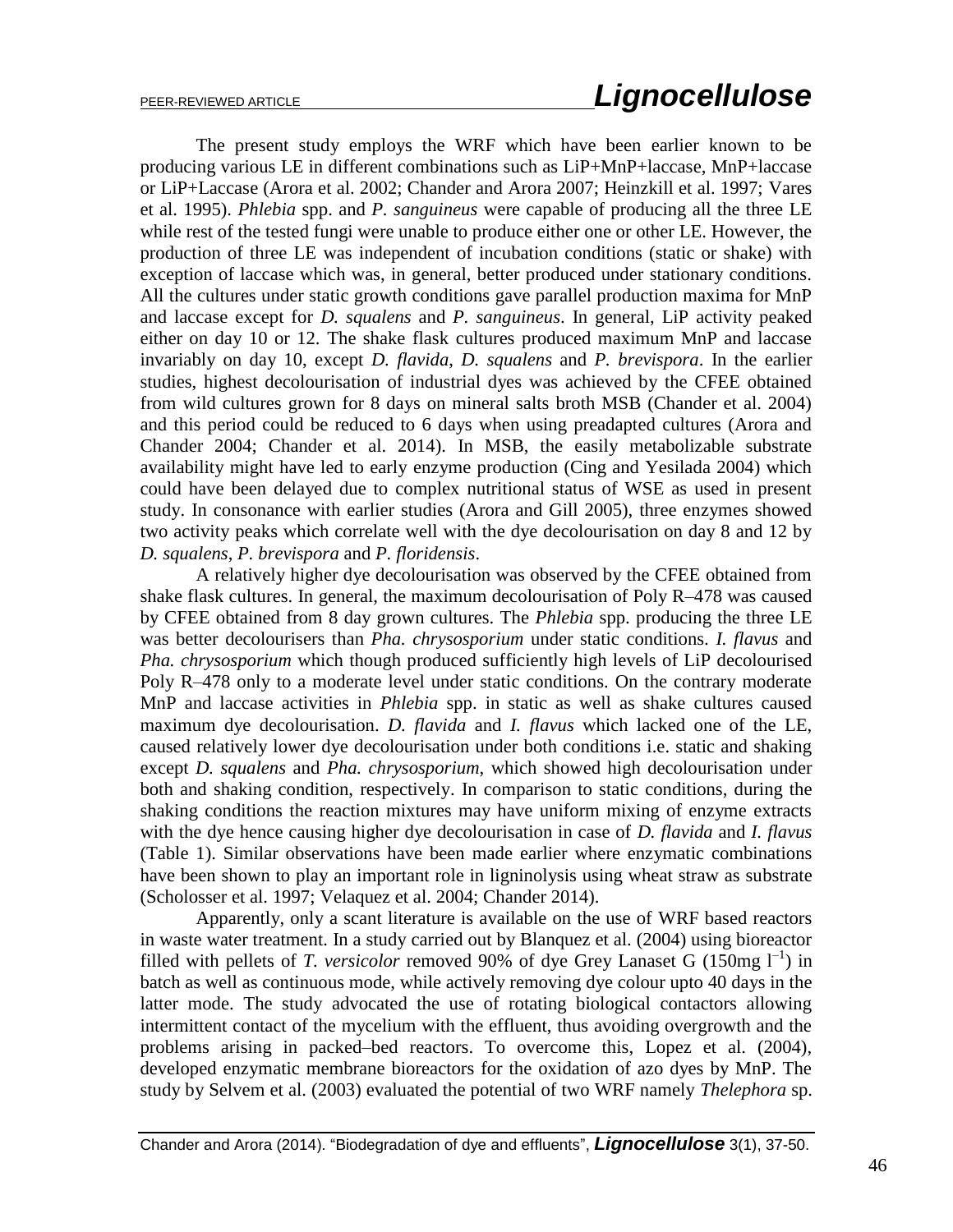and *Fomes lividus* to decolourise the dye based effluents. In comparison to the continuous system, reactors operated in batch mode decolourised the effluents to a greater extent (Chander et al., 2014). It was proposed that immobilized cultures produces higher LME and cause greater dye decolourisation. Our studies are in consonance with their results. As the WRF were grown and immobilized as batch cultures during first 8 day of reactor operation and onwards dye decolourisation studies was done in continuous mode, *P. floridensis* and *Pha. chrysosporium* gave a little higher dye decolourisation than that in flask level studies (Figure 2,3; Table 1,2). The Poly R–478 decolourisation potential of *D. squalens* and *P. brevispora* was equally expressed in three growth conditions viz. static, shake and reactor system. The present study also supports the concept of concerted action of LE in biocleaning of dyes.

The present study showed the continuous production of enzymes in bioreactor up to 20 days of operation causing significant colour loss of Poly R–478 (Table 1). Four of the fungi tested for their enzyme production and dye decolourisation on PUF immobilized reactor gave reasonable enzyme production and caused 40–60% decolourisation of Poly R–478. *Phlebia* spp. again proved to be better decolourisers than the much studied *Pha. chrysosporium* (Table 2). Under the reactor conditions the enzyme production by the four WRF showed only slight fluctuations from 10th day onward. There were no drastic changes in pattern of enzyme activity from 12–20 days and it did not require any change in reaction media or addition of inoculants as required in batch systems. The toxicity of the treated sample was reduced markedly by all the tested fungi. *P. floridensis* causing the decrease in COD and mutagenicity of Poly R–478 is the organism of choice (Table 2).

#### **CONCLUSIONS**

- 1. The present study reveals *Phlebia* spp. and *D. squalens* to be more efficient decolourisers of Poly R–478 in flask as well as immobilized reactor levels.
- 2. The Poly R–478 decolourisation potential of *D. squalens* and *P. brevispora* was equally expressed in three growth conditions viz. static, shake and reactor system.
- 3. No single enzyme could be held responsible for the biodecolourisation; however, their collective action plays an important role in decolourisation. The future studies on dye biodegradation potential of individual ligninolytic enzymes under selective production conditions or in purified forms may reveal their precise role.

### **ACKNOWLEDGEMENT**

Dr. Mukesh Chander is grateful to the University Grants Commission, New Delhi, India for conferring a Major Research Project upon him.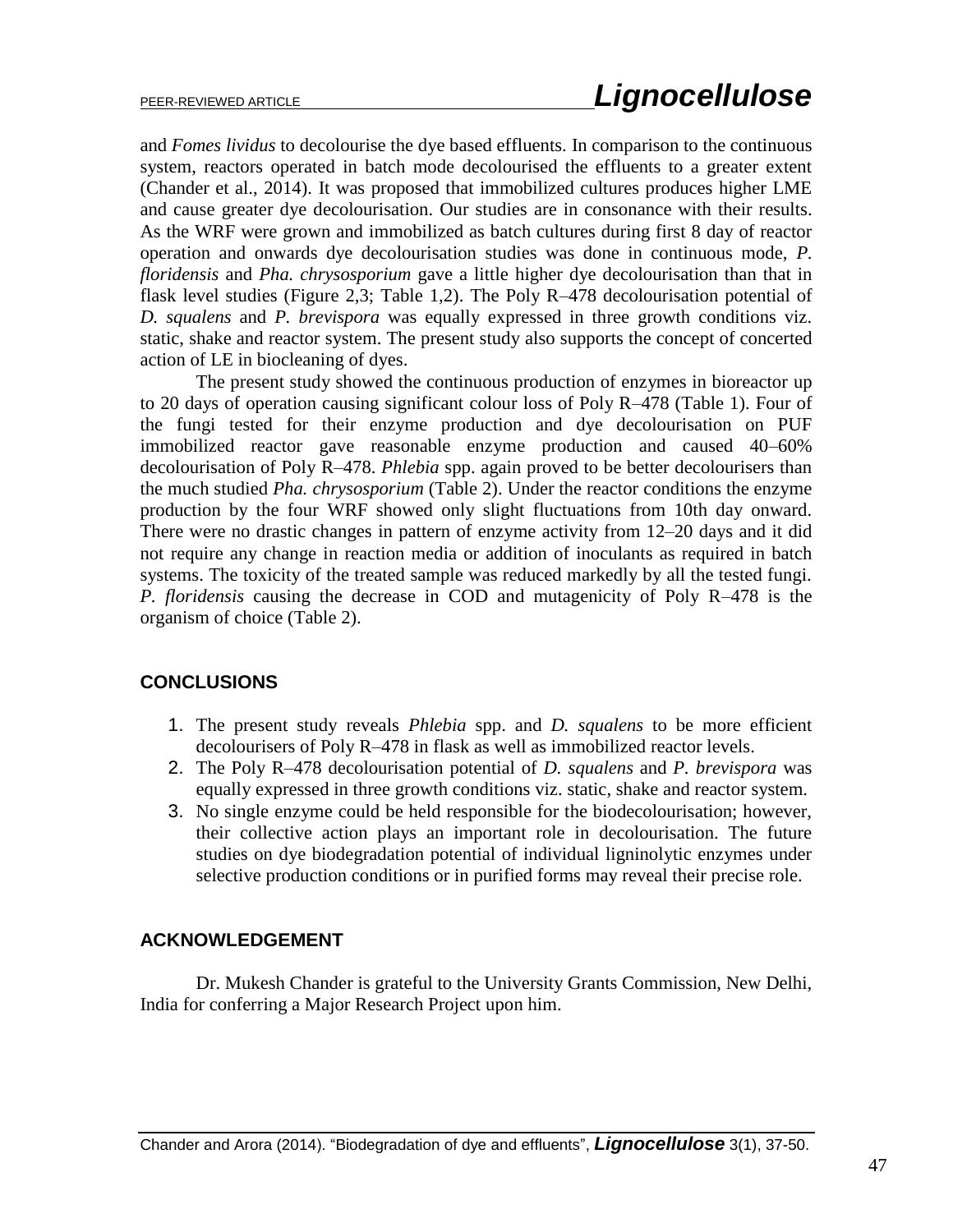#### **REFERENCES CITED**

- APHA. (1998). "*Standard methods for the examination of water and wastewater"*. American Public Health Association, American Water Works Association, Water Environment Federation.
- Arora, D.S., and Sandhu, D.K. (1985). "Laccase production and wood degradation by a white rot fungus *Daedalea flavida"*. *Enzyme Microbial Technol,* 7, 405-08.
- Arora, D.S., Chander, M., and Gill, P.K. (2002). "Involvement of lignin peroxidase, manganese peroxidase and laccase in degradation and selective ligninolysis of wheat straw". *International Biodeterioration and Biodegradation,* 50, 115–120.
- Arora, D.S., and Chander, M. (2004). "Decolourisation of diverse industrial dyes by some *Phlebia* spp. and their comparison with *Phanerochaete chrysosporium"*. *J Basic Microbiol,* 44, 331–338.
- Arora, D.S., and Gill, P.K. (2005). "Production of ligninolytic enzymes by *Phlebia floridensis"*. *World J Microbiol Biotechnol,* 21, 1021–1028.
- Arora, D.S., and Sharma, R.K. (2009). "Comparative ligninolytic potential of *Phlebia* species and their role in improvement of *in vitro* digestibility of wheat straw". *J Animal Feed Sci,* 18, 151-161.
- Blanquez, P., Casas, N., Gabarell, F.X., Sarra, M., Caminal, G., et al, (2004). "Mechanism of textile metal dye biotransformation by *Trametes versicolor"*. *Water Research,* 38, 2166–2172.
- Borchert, M., and Libra, J.A. (2001). "Decolorization of reactive dyes by the white–rot fungus *Trametes versicolor* in sequencing batch reactors". *Biotechnol Bioengineering,* 75, 313–321.
- Cappuccino, J.G., and Sherman, N. (2004). "*Microbiology-A laboratory manual"*. Pearson Education (Singapore) Inc. Delhi.
- Chander,M., Arora, D.S., and Bath, H.K. (2004). "Biodecolourisation of some industrial dyes by white rot fungi". *J Ind Microbiol Biotechnol,* 31, 94–97.
- Chander, M., and Arora, D.S. (2007). "Evaluation of some white-rot fungi for their potential to decolourise industrial dyes". *Dyes and Pigments,* 72,192–198.
- Chander, M. (2014). Bioremediation of industrial effluents using white rot fungi. Lambert Academic Publishers, OmniScriptum GmbH & Co. KG Heinrich-Böcking-Str. 6-8, 66121, Saarbrücken, Germany. (ISBN- 978-3-659-52985-6)**.**
- Chander, M., Arora, D.S. and Kaur, R. (2014). Decolorization of reactive red 28, an industrial dye. *Journal of Environmental Biology*, 35, 1031-1036. [\(www.jeb.co.in\)](http://www.jeb.co.in/).
- Cing, S., and Yesilada, O. (2004). "Astrazon red dye decolorization by growing cells and pellets of *Funalia trogii"*. *J Basic Microbiol,* 44, 263–269.
- Coulibaly, L., Gourene. G., and Agasthos, N.S. (2003). "Utilization of fungi for biotreatment of raw wastewaters". *Afr J Biotechnol,* 2, 620–630.
- Fu, Y., and Viraraghvan, T. (2001). "Fungal decolorization of dye wastewaters: a review". *Bioresource Technol,* 79, 251–262.
- Gill, P.K., Arora, D.S., and Chander, M. (2002). "Biodecolourisation of azo and triphenylmethane dyes by *Dichomitus squalens* and *Phlebia* sp". *J Ind Microbiol Biotechnol,*28, 201–203.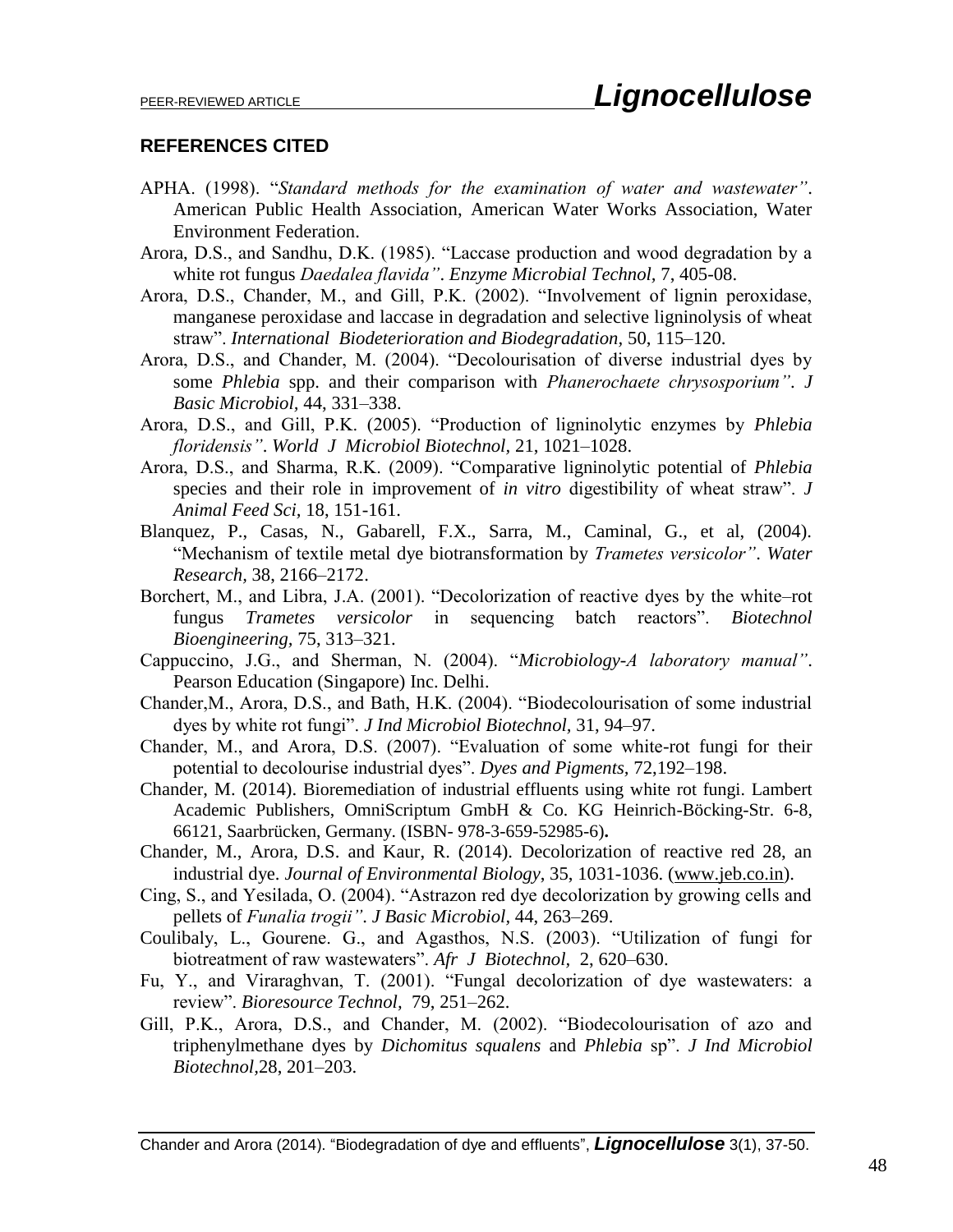- Heinzkill, M., and Messener, K. (1997). "The ligninolytic system of fungi". In: *Fungal Biotechnology*, Chapman and Hall, Weinheim.
- Kandelbauer, A., Maute, O., Kessler, R.W., Erlacher, A. et al., (2004). "Study of decolorization in an immobilized laccase enzyme reactor using online spectroscopy". *Biotechnol Bioengineering,* 4, 552–563.
- Liu, W., Chao, Y., Yang, X., Bao, H., and Qian, S. (2004). "Biodecolorization of azo, anthraquinonic and triphenylmethane dyes by white–rot fungi and a laccase secreting engineered strain". *J Ind Microbiol Biotechnol,* 31,127–132.
- Lopez, C., Moreira, M.T., Feijoo, G., and Lema, J.M. (2004). "Dye decolorization by manganese peroxidase in an enzymatic membrane bioreactor". *Biotechnol Progress,*  20, 74– 81.
- Lucas, M., Mertens, V., Corbisier, A.M., and Vanhulle, S. (2008). "Synthetic dyes decolourisation by *white-rot fungi*: Development of original microtitre plate method and screening". *Enzyme Microbial Technol,* 42, 97-106.
- Nerud, F., Baldrian, P., Eichlerova, I., and Merhautova, V. (2004). "Decolorization of dyes using white–rot fungi and radical generating reactions". *Biocat Biotransformation,* 22, 325–330.
- Orth, A.B., Denny, M., and Tien, M. (1991). "Overproduction of lignin degrading enzymes by an isolate of *Phanerochaete chrysosporium"*. *Applied Environ Microbiol,* 57, 2591–2596.
- Osma, J.F., Toca Herrera, J.L., and Rodríguez Couto, S. (2007). "Banana skin: A novel waste for laccase production by *Trametes pubescens* under solid-state conditions: Application to synthetic dye decolouration". *Dyes and Pigments,* 75, 32-37.
- Palmieri, G., Cennamo, G., and Sannia, G. (2005). "RBBR decolourisation by the fungus *Pleurotus ostreatus* and its oxidative enzyme". *Enzyme Microbial Technol,* 36,17-24.
- Papinutti, V.L., and Forchiassin, F. (2004). "Modification of malachite green by *Fomes sclerodermeus* and reduction of toxicity to *Phanerochaete chrysosporium"*. *FEMS Microbiol Let,* 231, 205–209.
- Reid, I.D. (1989) "Solid state fermentations for biological delignifications". *Enzyme Microbial Technol,* 11, 786–803.
- Santos, A.Z.D., Neto, J.M.C., Regina, C., and Taveres, G. (2004). "Screening of filamentous fungi for the decolorization of commercial reactive dyes". *J Basic Microbiol,* 44, 288–295.
- Scholosser, D., Grey, R., and Fritsche, W. (1997). "Patterns of ligninolytic enzymes in *Trametes versicolor*, distribution of extra and intracellular enzyme activities during cultivation on glucose, wheat straw and beach wood". *Applied Microbiol Biotechnol,* 47, 412-418.
- Selvam, K., Swaminathan, K., and Chae, K.S. (2003). "Microbial decolorization of azo dyes and dye industry effluents by *Fomes lividus"*. *World J Microbiol Biotechnol,* 9, 591–593.
- Tien, M. and Kirk, T.K. (1984). "Lignin degrading enzymes from *Phanerochaete chrysosporoium*: Purification characterization and catalytic properties of unique H2O<sup>2</sup> requiring oxygenase". *Proc National Academy Sci USA,* 81, 2280–2284.